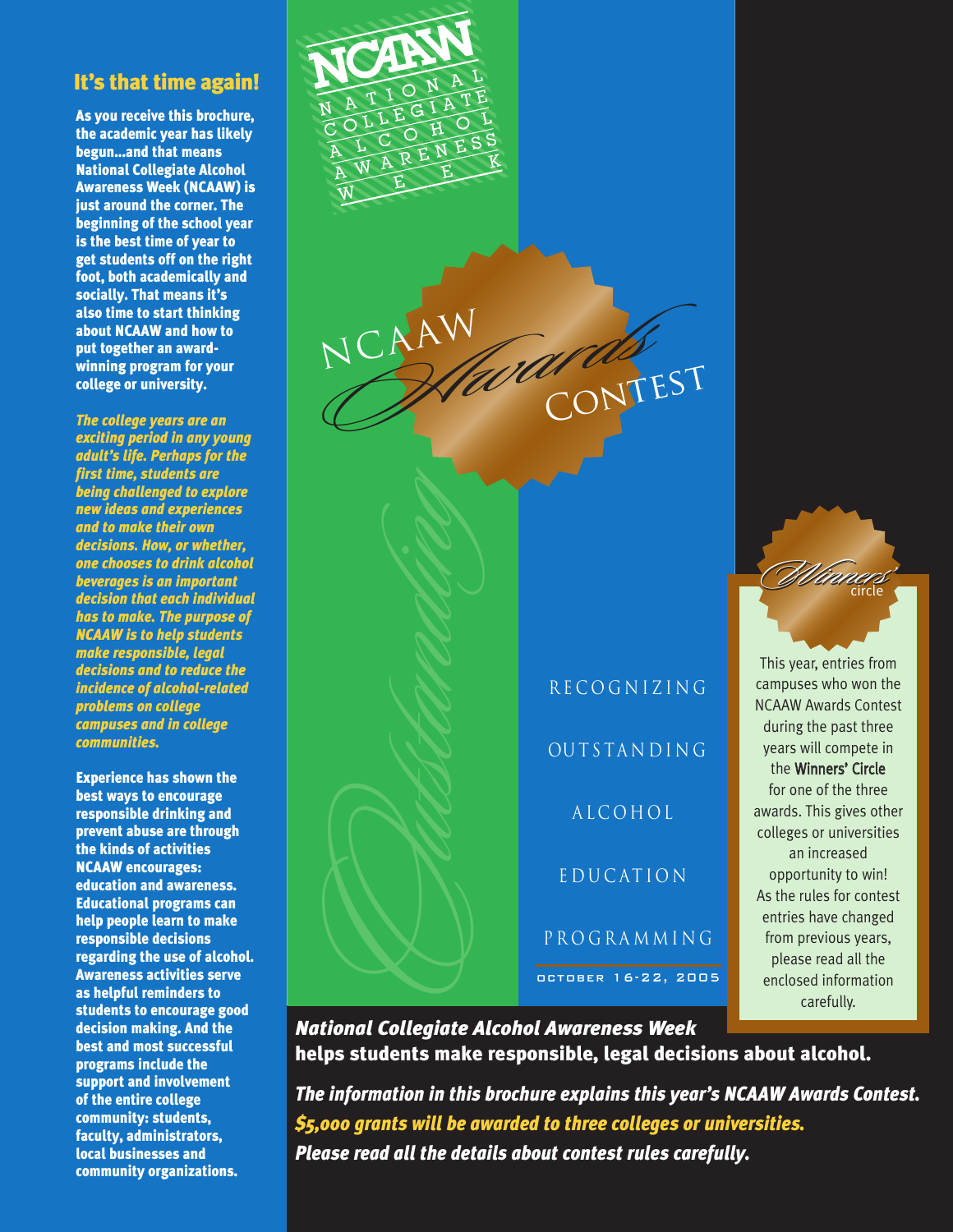# *OCTOBER 16-22*

## **NCAAW Awards Program**

Many colleges and universities have gained national recognition for the comprehensive set of activities for NCAAW and year-round programs that they have developed. Each year the Inter-Association Task Force on Alcohol and Other Substance Abuse Issues (IATF) sponsors an awards contest for those schools participating in NCAAW and year-round alcohol abuse prevention efforts. This competition includes not only national recognition, but cash awards as well.

By following the steps outlined below, much of the work that must be submitted will already have been completed by your campus.

As a follow-up to your evaluation efforts, create a written report that outlines all activities and documents that were completed throughout the academic year. Compiled in a threering notebook format, this report will be an extremely valuable tool for planning NCAAW activities for the following year. Be sure to include samples of artwork, promotional materials, media coverage and evaluation summaries. This way, you not only have created a permanent record of your efforts, but you can easily show your program to administrators and potential funders, and you can use it as a recruitment tool for future committee members.

# **The next step is to take this information and apply for recognition.**

#### **Award**

Grants will be awarded to three colleges or universities. Each award-winning institution will receive a \$5,000 grant and a plaque commemorating their achievements. A special thanks goes to Coors Brewing Company for sponsoring these awards on behalf of the IATF.

# **New in 2005-2006**

If your campus won the NCAAW Awards Contest during the past three years, your entry will compete in the Winners' Circle for one of the three \$5,000 awards. Other colleges or universities will have an increased chance to win the other two \$5,000 awards.

# **Judging Criteria**

The review criteria outlined below was designed to recognize outstanding alcohol education programming. Entries will be judged on the total number of points scored in the following areas: comprehensiveness of yearround alcohol education programming, foundation for NCAAW programs, significant use of evidenced-based approaches in designing prevention programs, breadth of participation/ collaboration and evaluation. Please keep these emphases in mind as you complete your NCAAW planning and activities for the 2005-2006 academic year.

#### **INSTITUTIONS MAY RECEIVE POINTS IN THE FOLLOWING REVIEW AREAS:**

#### **1. Comprehensiveness of Year-Round Program - 5 points**

First, please provide a complete list of your year-round prevention (education) activities. Then use the following questions to prompt a description of your program: What does the overall scope of your campus prevention program look like? Does your year-round program involve

intervention (peer counseling, mentor programs) or referral components? Does it include social and interactive programs that support non-drinkers and responsible use? Are there awareness campaigns that focus attention on alcohol abuse prevention and related topics? Briefly describe each activity and the process used to motivate involvement in planning and implementation. Were these activities innovative?

#### **2. Foundation for NCAAW Programs - 5 points**

Who was invited to participate in planning and implementing NCAAW? What was your schedule of events and levels of participation for each program? Were student organizations, faculty, staff administrators, parents, alumni and members of the local community involved in some way? How were events publicized? Did your NCAAW program reach beyond the campus community (e.g., local high school)? What impact did your NCAAW activities have? Did your events receive local and campus media coverage?

#### **3. Use of Evidenced-Based Approaches in Designing Prevention Programs - 5 points**

In what ways did your programs utilize evidenced-based methods and strategies for which evidence of effectiveness has been documented in looking at alcohol abuse prevention issues? What model or methods did you use to design your strategies? Did your programs utilize a social norms approach in looking at alcohol abuse prevention issues? What data did you use to design your messages? What media avenues were used to promote your program to the campus community? What stakeholders were involved in developing and implementing the prevention efforts? What was the campus reaction to

these efforts? How did you collect feedback about your prevention activities? Did these activities receive local and campus media coverage? What was your method for gathering data to prove effectiveness of your programs?

#### **4. Breadth of Participation/ Collaboration - 5 points**

What year-round prevention activities became a vehicle for campus collaboration with other organizations, offices, departments and local agencies? Because of your program efforts, did you see positive results, policy changes or changes in actual behavior patterns? Did key campus offices or leadership organizations on your campus recognize your efforts? Have your events and outreach efforts expanded the agenda to promote health and wellness issues on campus?

#### **5. Evaluation - 5 points**

How have you evaluated your events and year-round program efforts? Give specific examples of how you collected information from students on your campus about making safer decisions about abusive behavior. What additional programs or information would interest participants during the rest of the year? Is this information available in summary form?